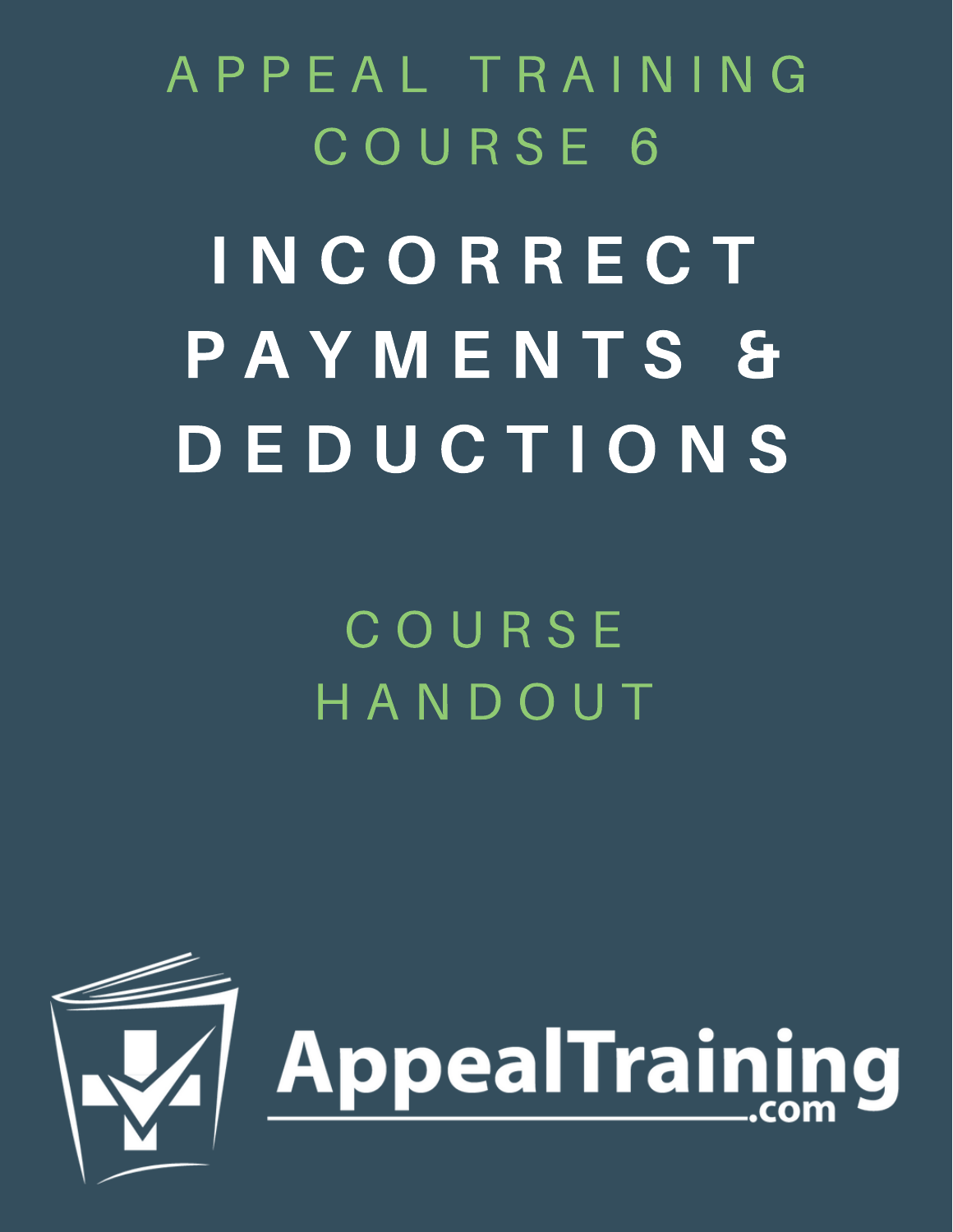# **Incorrect Payments**

Insurance carriers now exercise great control over both in- and out-of-network payment through implementing fee schedules, usual, customary, and reasonable (UCR) limitations, and, more insidiously, computerized payment methodologies for applying internal bundling, downcoding, and other price control features. Often, it is difficult to even determine how a medical claim was paid and whether these payment policies are applied consistently and fairly across all similar claims.

An insurance company's duty to disclose claim information and provide denial information typically extends to partial payments; however, the explanation of benefits does not always provide clear information regarding how the benefits were calculated. Providers sometimes must demand specific information regarding the payment methodology applied to the claim in order to determine whether correct benefits have been released. A well-written disclosure demand letter can clarify whether a silent preferred provider organization (PPO) discount and incorrect discount have been unfairly applied to the payment.

As you are likely aware, coding has become increasingly complex, and so, too, has benefit calculation. Insurance companies rely on automated claim processing software with built-in, or sometimes added, editing programs to handle the many changes in reimbursement standards. Even though these programs are periodically updated, the carrier may not be using software that can readily identify specialtyspecific coding combinations or newly added codes. For this reason, one of the most basic incorrect payment appeals is a letter which includes (1) a demand for a physical review by a qualified reviewer, rather than resubmission of the claim through the same automated process that denied the claim initially, and (2) detailed disclosure of the payment methodology used to calculate available benefits. Sample Appeal Letter K, "Request for Review by Certified Coder," is designed to assist medical billing professionals in demanding a manual review by a certified coder familiar with the codes in question.

#### **Disclosure of fee schedule information**

Incorrect in-network payments must be challenged with written documentation of the agreed-upon reimbursement. Most states have managed care protections, which require managed care organizations to disclose the fee schedule upon contract finalization or upon request by participating providers. States may also impose additional restrictions on modifying the fee schedule without prior notification. It is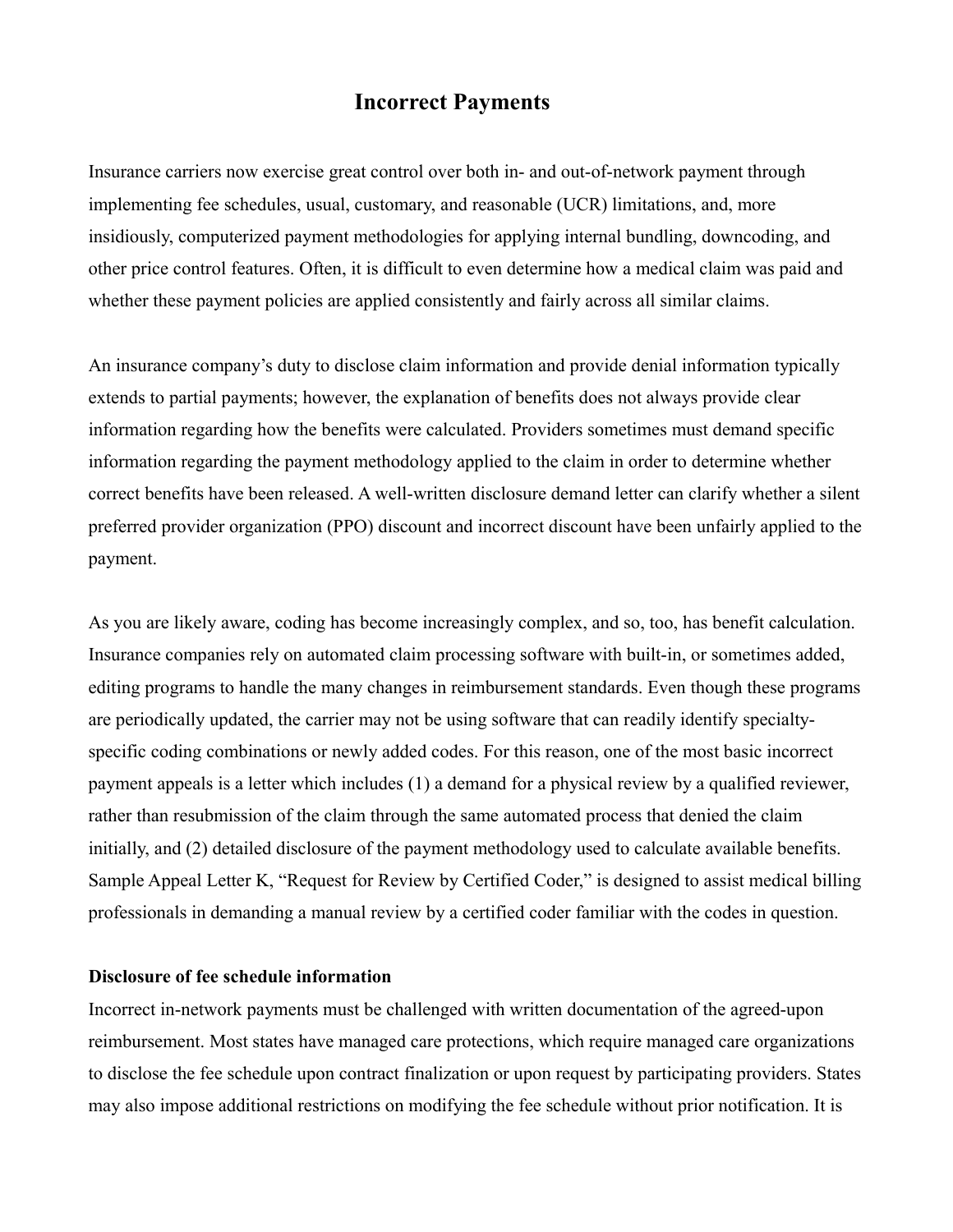therefore important to obtain the fee schedule and keep track of any modifications and the respective implementation dates. For codes that are individually negotiated by your organization, written documentation must be disseminated to the billing and appeal staff so that this documentation can be easily attached to appeals.

Notification language should be negotiated that prohibits fee schedule changes without advance notification to the provider. It is also important to attempt to limit fee schedule changes to an acceptable time span, such as yearly.

Once accurate, up-to-date fee schedule information is obtained, providers with high-volume billing will want to consider contract management software which can identify underpaid claims based on loaded fee schedule information.

#### **Disclosure of payment calculation methodology**

As with any other denial type, bundling denials should adhere to clearly defined reimbursement rules that are based on acceptable industry standards for correct coding. Insurers are often hesitant to explain how bundling decisions are reached, however. Bundling denials are highly problematic because various payers use different claim-editing software to assess codes for compatibility. It becomes difficult to determine why certain codes were bundled and what medical information might be persuasive in an appeal. For this reason, many bundling appeals should focus on seeking clarification regarding why the codes were bundled and what policy or plan limitation applies to the denial. The payer may be using Medicare's National Correct Coding Initiative (CCI) guidelines or may be using proprietary coding edits, but any denial should have some applicable rule or guideline that is consistently applied and available upon request.

Prior to appealing, review the medical records to make sure that all services were medically necessary and correctly coded. Remember to review your billing form to make sure that any appropriate modifiers were included. For example, modifiers -25 and -59 frequently affect which codes can be billed together.

If the codes do not appear to have been correctly paid, your bundling appeal letter should seek disclosure from the payer regarding what coding guidelines the carrier is using to assess the claim. If CCI is cited, you can review the CCI edits to determine whether you agree with the bundling by going to www.cms.hhs.gov/NationalCorrectCodInitEd/ . CCI edits are based on two different coding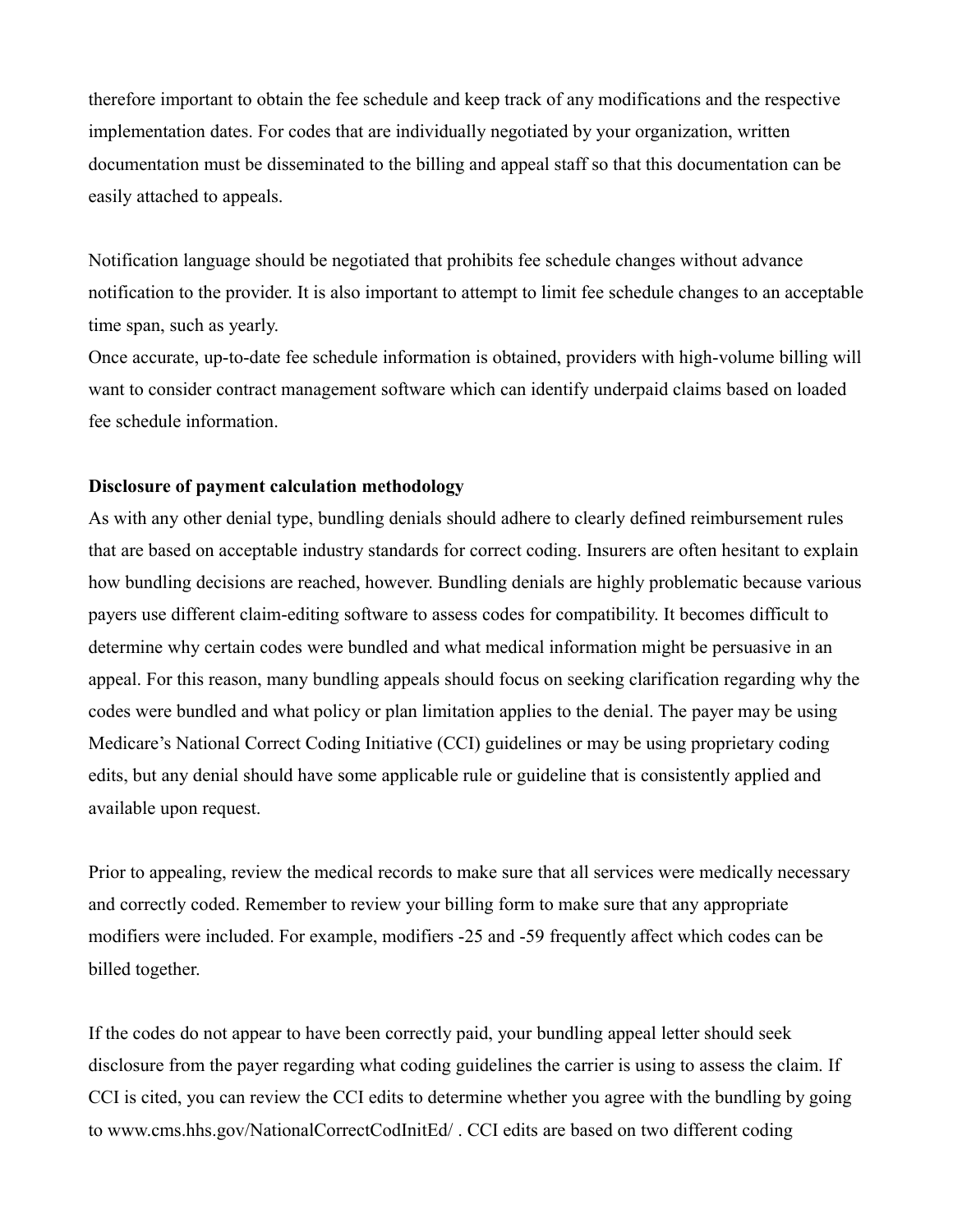combination lists. The first list contains the Column 1/Column 2 edits (formerly comprehensive/component edits) on a code-by-code basis. Check all codes in question to see whether any are considered components of the other codes. The second list contains mutually exclusive edits or edits that should never be billed together.

If the CCI edits do not appear to have been applied correctly, you can use Sample Appeal Letter L, "Request for CCI Compliance," to request compliance with these nationally recognized edits.

#### **Incorrect modifier payment appeals**

As indicated earlier, many bundling appeals are complicated by the use of billing modifiers. Modifiers alert automated payment systems to a number of procedure-specific variations. Modifiers -25 and -57 are the most highly utilized evaluation and management (E/M) modifiers and are frequently underpaid by carriers.

Aetna recently announced that it would stop bundling E/M codes submitted on the same date of service in two circumstances. Aetna will now pay physicians for problem-oriented E/M services provided during a preventive services visit, when billed with modifier -25. Aetna will also reimburse physicians for E/M services when billed with modifier -57, performed on the same day as a decision for major surgery (global, 90-day procedure). These changes are consistent with current procedural terminology (CPT) coding guidelines. See the Aetna press release giving state-by-state billing instructions at *www.aetna.com/provider/payment\_policy.html*.

According to information at the California Medical Association (CMA) Web site, Aetna's payment revisions were recommended by Aetna's Physicians Advisory Board, which was created as part of Aetna's RICO lawsuit settlement, established after more than a dozen state medical associations sued over payment policies alleging fraud and racketeering. Aetna's settlement of the lawsuit included the agreement that "if a bill contains a CPT code for performance of an evaluation and management code appended with a modifier -25 and a CPT code for performance of a non-evaluation and management service procedure code, both codes shall be recognized and eligible for payment."

CMA provides a partial list of codes likely to be affected by this change as follows: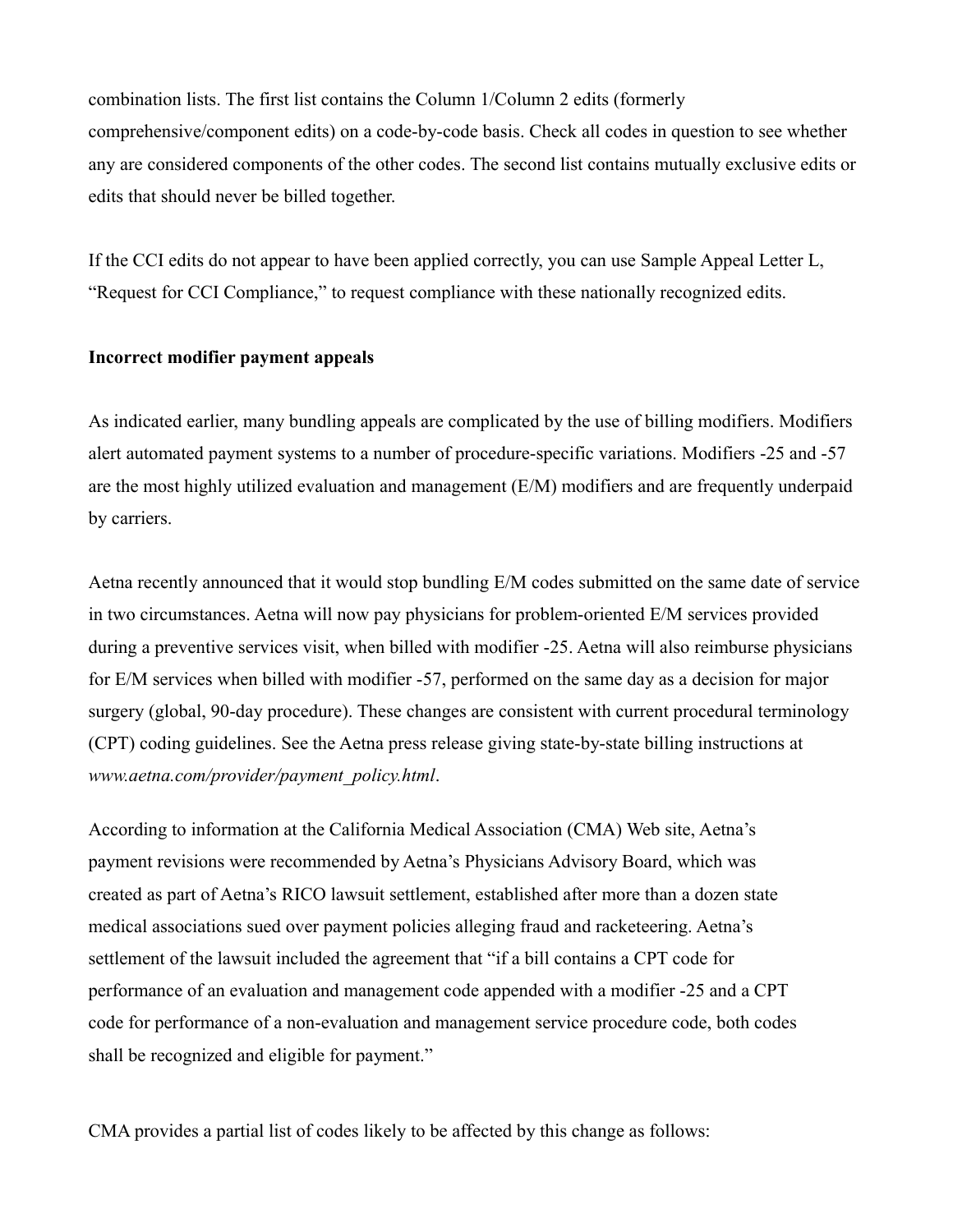Modifier -25: This modifier is used when there was a significant, separately identifiable E/M service provided by the same physician on the same day as another procedure or service. For example, you see an Aetna patient for her annual well-woman checkup and during the visit she mentions that she's been having significant neck pain. You can bill for the well-woman exam and for your E/M services related to the neck pain, with a modifier -25 attached to the latter code. The codes affected by this policy change are 99381–99387, 99391–99397, 99201–99205, and 99211– 99215.

Modifier -57: This modifier is used on E/M services that resulted in a decision to perform major surgery. For example, an Aetna patient comes in complaining of neck pain. You examine the patient, diagnose a fractured clavicle, and decide that surgery is indicated to treat the closed fracture. You can bill for the examination (with modifier -57) and for the decision for surgery.

Note: Some Aetna settlement compliance disputes are pending that may result in additional payments for modifier -57 claims with dates of service prior to August 15, 2005. The settlement language requires that "no global periods for surgical procedures shall be longer than any period than designated on a national basis by [the Centers for Medicare & Medicaid Services] for such surgical procedures." CMA believes that this provision entitles physicians to reimbursement for modifier -57 claims that are consistent with Medicare payment rules with dates of service on or after May 21, 2003 (the date the Aetna settlement became final).

(Source: *[www.calphys.org/html/cc133.asp](http://www.calphys.org/html/cc133.asp)*)

Modifier -25/-57 appeals should, as any other appeal, focus on seeking disclosure of the basis of the denial and review by a qualified coder. Your appeal may require submission of the medical record with specific references to the E/M billing requirements documented in the medical record. See Sample Appeal Letter M, "Request for E/M –25 Review," for an example of E/M modifier -25 appeal.

### **Disclosure of UCR payment calculation methodology**

Failing to appeal usual and customary denials is similar to leaving money on the table. But appealing such denials requires providers to justify each charge—a task many have found problematic.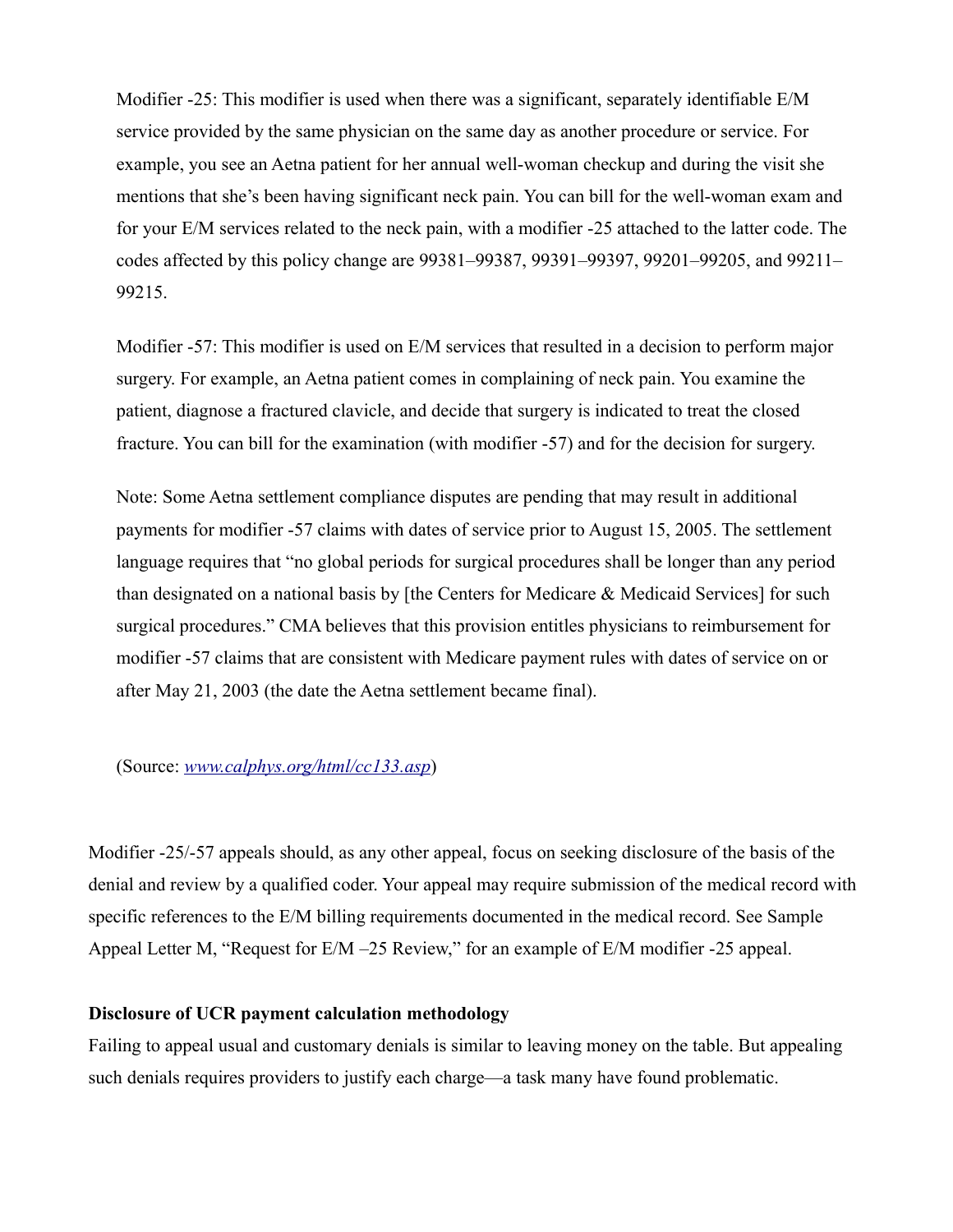The pricing transparency movement in healthcare has led to the development of quality indicators and cost information in a publicly accessible format. More organizations are turning to outside pricing resources and consultants for assistance with setting prices.

Appeals related to usual and customary denials should first address what your organization offers in quality assurance measures. If information is available to show that your pricing is consistent with similar organizations in your area, it should be presented.

The **Prevailing Healthcare Charges System (PHCS)**, available through Ingenix, Inc., is one of the largest healthcare charge data sources and is used by a number of carriers to calculate UCR prices. A number of lawsuits, however, including lawsuits initiated by the American Medical Association (AMA) and the American Dental Association (ADA) on behalf of their members, have alleged that the PHCS calculations are not a true reflection of average prices. These organizations outline the flaws in PHCS's UCR calculations:

- Systematic under-reporting of the actual number of procedures performed in a geographic area, and elimination of highest charges for each type of medical procedure maintained in the PHCS database
- Inclusion of charges for medical procedures from other, and non-comparable, geographic areas, in which provider charges were lower
- Failure to segregate procedures performed by providers of the same or similar skill and experience level, but rather, indiscriminately lumping together all provider charges by procedure code without regard to skill or experience level
- Inclusion of charges for various procedures that incorporate in-network providers' discounts to their usual charges, thus skewing the data below the true UCR rates

(Sources: *The American Medical Association et al. v. Metropolitan Life Insurance Company, United Healthcare Corporation and United Healthcare Services, Inc. www.amaassn.org/ama/pub/category/8100.html*, and *American Dental Association, et al. v. Aetna, Inc., www.ada.org/prof/advocacy/legal/leg\_010815\_aetna.pdf*)

Although these cases have faced challenges because of legal standing and Employee Retirement Income Security Act of 1974 (ERISA) preemption challenges, these suits provide guidance on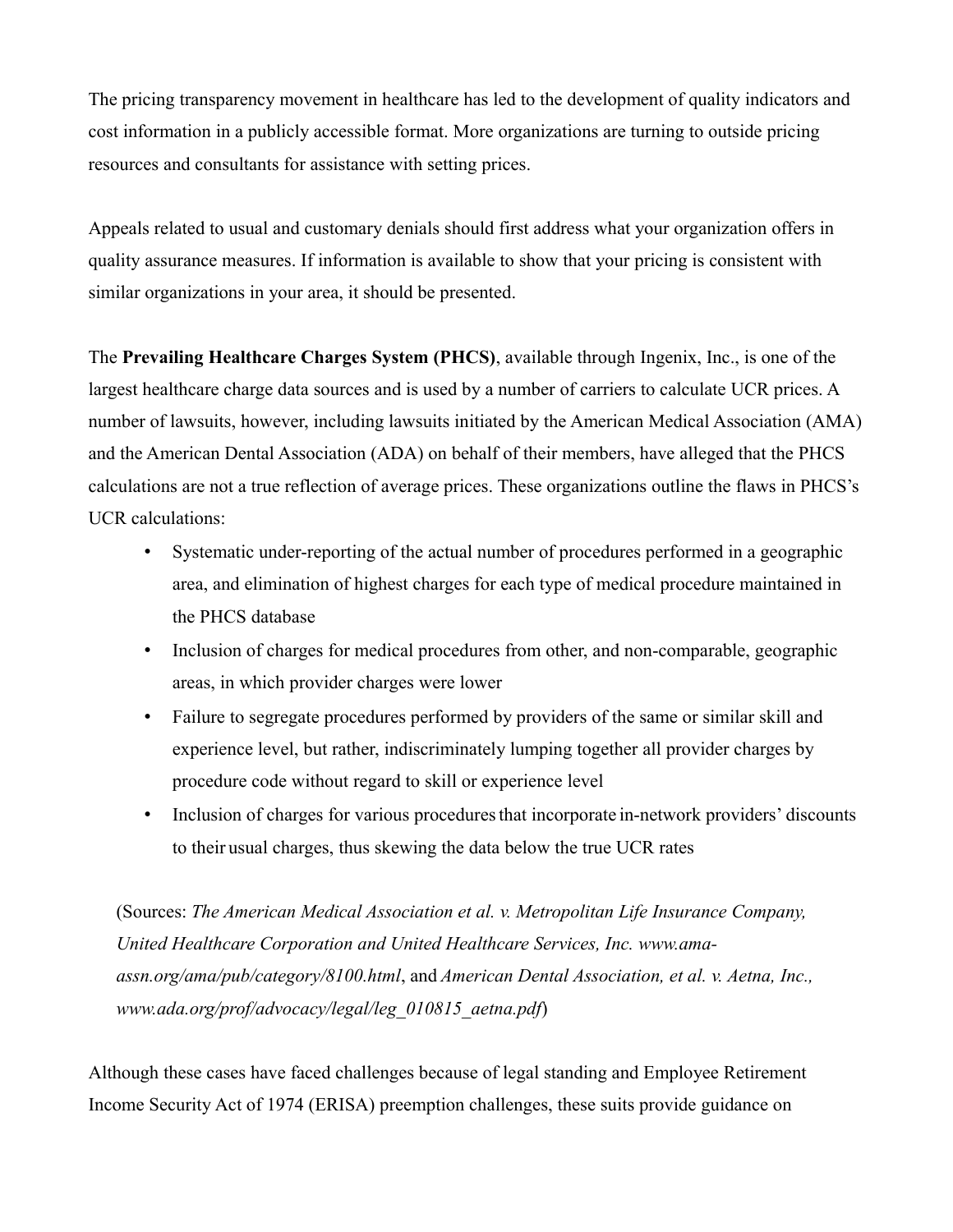challenging calculations on a case-by-case basis. In particular, many state and federal disclosure laws require carriers to explain the methodology used to calculate UCR rates and to disclose any source of information used in the calculation. Disclosure of such information allows providers to assess the flaws as outlined by the AMA and the ADA. If disclosure is refused, your Level II appeals should demand disclosure of the requested information in order to determine the carrier's performance in regard to calculating such benefits fairly; it should also cite any of the preceding points which may be of particular concern to you in regard to the denial.

State and federal disclosure laws require insurance carriers to unambiguously outline the coverage terms so that policy holders are aware of the benefits available for medical care. Many states have passed specific legislation directing insurance carriers and plan administrators to release information regarding how benefits are calculated or reduced. ERISA, which governs most group health benefit plans, has widely applicable disclosure requirements and stipulates that UCR data be released upon request by a qualified beneficiary and/or requestor. The U.S. Department of Labor issued an advisory opinion specifically instructing a group health benefits plan to release the schedule of usual and customary fees even if that schedule is drawn from a proprietary database.

According to Advisory Opinion 96-14A, the legislative history of ERISA suggests that plan participants and beneficiaries should have access to documents that directly affect their benefit entitlements under an employee benefit plan, including "studies, schedules or similar documents that contain information and data, such as information and data relating to standard charges for specific medical or surgical procedures, that, in turn, serve as the basis for determining or calculating a participant's or beneficiary's benefit entitlements under an employee benefit plan." This letter, available at *www.dol.gov/ebsa/programs/ori/advisory96/96-14a.htm*, makes a very good attachment to any UCR appeals involving a group health benefit plan as it helps to clarify the carriers' legal obligation to provide such documentation.

Despite clear mandates that encourage transparency in the rate calculation process, insurance carriers still routinely refuse to give such information to providers. Providers who file appeals for such information are routinely reassured that "benefits were calculated according to the UCR fee schedule" but are not provided with details regarding the data used to make the calculation or provided with the UCR applicable policy definition as it appears in the policy or plan booklet.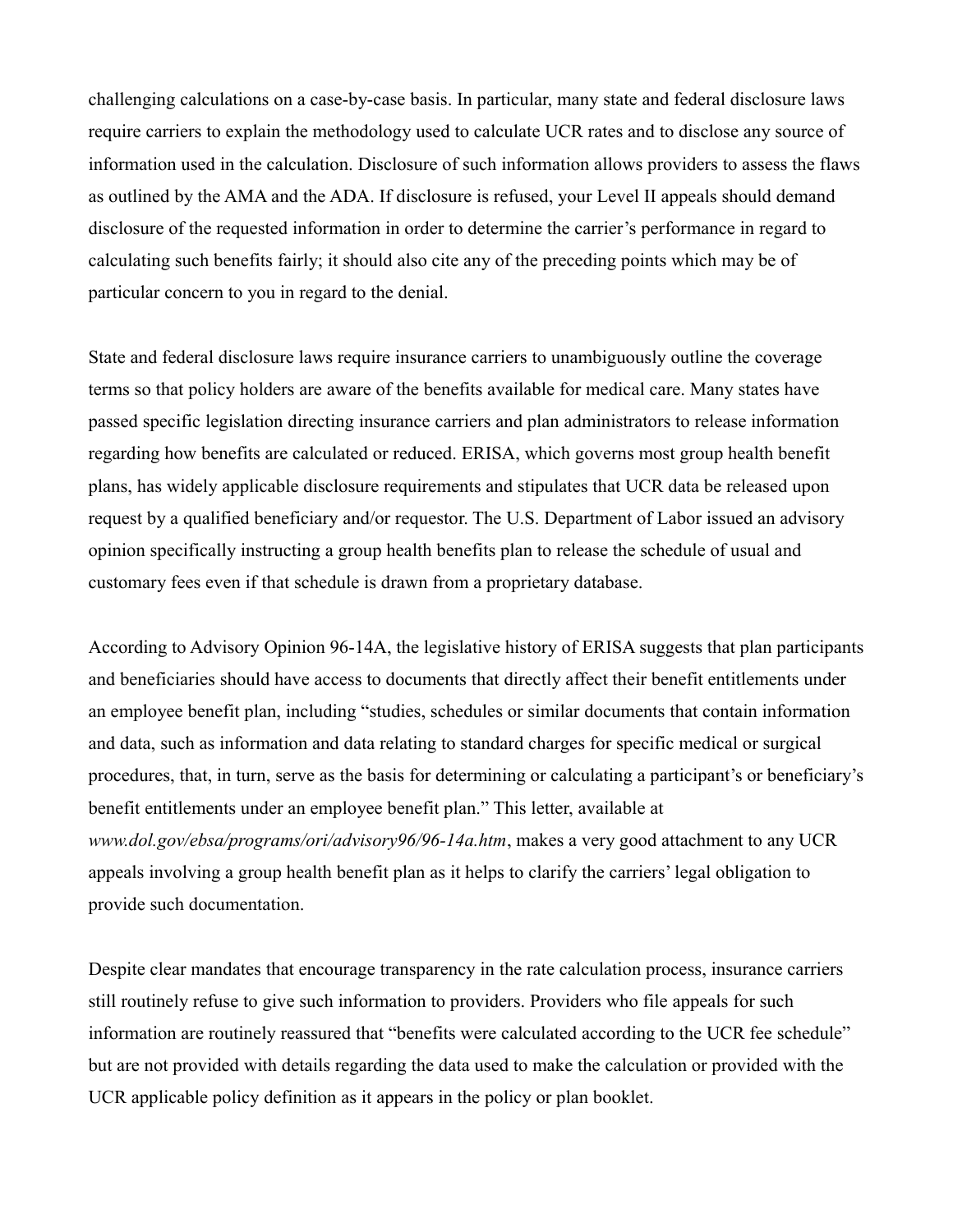Appeals of usual and customary denials should seek complete disclosure of the UCR fee schedule and how it is calculated, as well as provide any information regarding competitive pricing efforts or research conducted by your facility to establish prices. Compiling such evidence requires research and preparation, but could substantially pay for itself when this information is applied to a number of denied claims.

# **Submission of published coding standards**

Carriers employ a number of claim coding edits which are often not fully explained at the time of the denial. Coding appeals can focus on seeking the specific coding standard used by the carrier in making the decision; however, such appeals will be even stronger if the billing professional submits specialtyspecific published coding standards that support full payment.

# **Incorrect contractual appeals/Silent PPO assessments**

Silent PPO discounting refers to situations in which a managed care organization sells or rents the established network of negotiated fee schedule pricing and discount agreements to a third party. Organizations that establish PPO networks are typically able to offer providers incentives, such as patient volume and marketing exposure, in exchange for the agreed-upon discounts, but a third-party rental arrangement does not provide such benefits to providers and typically involves a smaller organization "riding the coattails" of an organization with more negotiating power. Although most major health plan contracts contain provisions that specially allow for such activity, providers need to be aware of such provisions and attempt to negotiate limits such as:

- Identification of the PPO on all patient identification cards, which gives assurance to providers that there is some effort by the PPO to drive more volume to the participating providers
- Limitations that allow the contracting organization to sell or lease to large-volume accounts only

Sample Appeal Letter N, "Silent PPO," provides wording on appealing a Silent PPO reduction by explaining the lack of a contract with the discounting organization and demanding a detailed explanation of how the reimbursement was determined as well as a copy of the coverage provisions, benefits, and exclusions related to out-of-network benefits.

# **References**